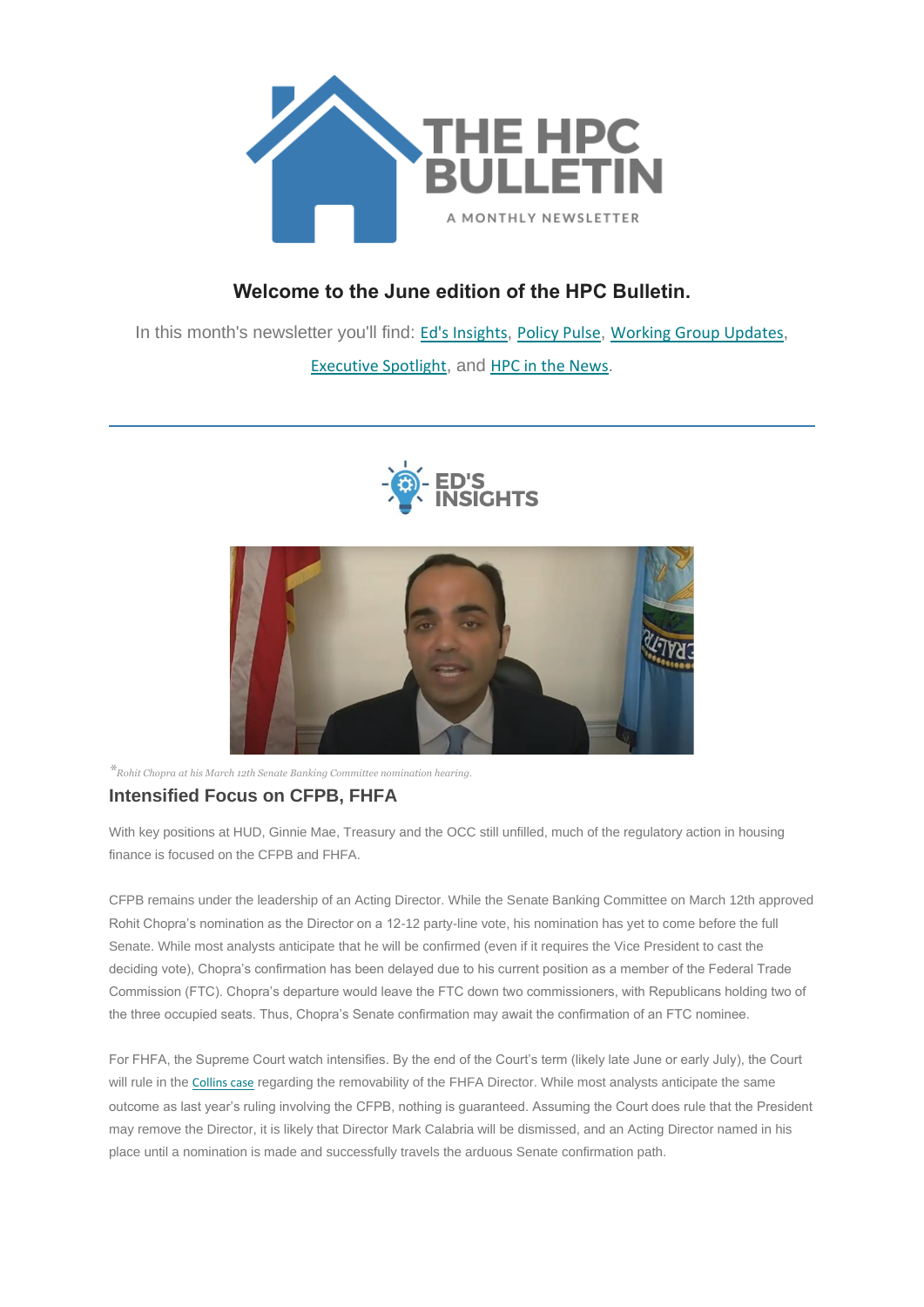In the meantime, Director Calabria continues to push forward on his agenda. Recent actions include:

- Finalization of a [rule on living wills](https://nam12.safelinks.protection.outlook.com/?url=https%3A%2F%2Fhousingpolicycouncil.us4.list-manage.com%2Ftrack%2Fclick%3Fu%3D5140623077e4523696cc45400%26id%3Da5b2c293f3%26e%3D873066dfb9&data=04%7C01%7Ccatherine.costakos%40edelman.com%7C6570640d21d740cc79fb08d924f09388%7Cb824bfb3918e43c2bb1cdcc1ba40a82b%7C0%7C1%7C637581437956801683%7CUnknown%7CTWFpbGZsb3d8eyJWIjoiMC4wLjAwMDAiLCJQIjoiV2luMzIiLCJBTiI6Ik1haWwiLCJXVCI6Mn0%3D%7C1000&sdata=%2FTyduVdGij7ZLyRRY285%2BWVa0qF%2Ff3IYvLqwsknJ1Cw%3D&reserved=0) whereby FHFA makes clear any post-conservatorship failure of a GSE will be funded by imposing losses on debt and MBS holders;
- Publication of a [report analyzing credit risk transfers](https://nam12.safelinks.protection.outlook.com/?url=https%3A%2F%2Fhousingpolicycouncil.us4.list-manage.com%2Ftrack%2Fclick%3Fu%3D5140623077e4523696cc45400%26id%3Df2e06c0c11%26e%3D873066dfb9&data=04%7C01%7Ccatherine.costakos%40edelman.com%7C6570640d21d740cc79fb08d924f09388%7Cb824bfb3918e43c2bb1cdcc1ba40a82b%7C0%7C1%7C637581437956801683%7CUnknown%7CTWFpbGZsb3d8eyJWIjoiMC4wLjAwMDAiLCJQIjoiV2luMzIiLCJBTiI6Ik1haWwiLCJXVCI6Mn0%3D%7C1000&sdata=HeLXYj%2FAbTjFY63ikAijJkFPkbCGx4Hd2Ujo%2Bl8RbbI%3D&reserved=0) that makes a curious conclusion about the cost-benefit of the program based on how few losses have actually occurred. Further, the report ignores the benefits of distributing credit risk to an array of private capital interests;
- Announcement of a [new refinance option for lower-income families](https://nam12.safelinks.protection.outlook.com/?url=https%3A%2F%2Fhousingpolicycouncil.us4.list-manage.com%2Ftrack%2Fclick%3Fu%3D5140623077e4523696cc45400%26id%3D0864a67a11%26e%3D873066dfb9&data=04%7C01%7Ccatherine.costakos%40edelman.com%7C6570640d21d740cc79fb08d924f09388%7Cb824bfb3918e43c2bb1cdcc1ba40a82b%7C0%7C1%7C637581437956811671%7CUnknown%7CTWFpbGZsb3d8eyJWIjoiMC4wLjAwMDAiLCJQIjoiV2luMzIiLCJBTiI6Ik1haWwiLCJXVCI6Mn0%3D%7C1000&sdata=arb8PA5YLYDq8GFvtjqA8jh9iu1NrsJMPJbwWvzOu7I%3D&reserved=0) that appears to be limited in its scope; and
- Release of an expansive [data set and research paper](https://nam12.safelinks.protection.outlook.com/?url=https%3A%2F%2Fhousingpolicycouncil.us4.list-manage.com%2Ftrack%2Fclick%3Fu%3D5140623077e4523696cc45400%26id%3Dfec6072312%26e%3D873066dfb9&data=04%7C01%7Ccatherine.costakos%40edelman.com%7C6570640d21d740cc79fb08d924f09388%7Cb824bfb3918e43c2bb1cdcc1ba40a82b%7C0%7C1%7C637581437956811671%7CUnknown%7CTWFpbGZsb3d8eyJWIjoiMC4wLjAwMDAiLCJQIjoiV2luMzIiLCJBTiI6Ik1haWwiLCJXVCI6Mn0%3D%7C1000&sdata=dUApi86RdOaoWwpj78msRqNmDJma4rCRlojOnHWzy9g%3D&reserved=0) analyzing mortgage credit risk over the past 25 years.

We anticipate additional FHFA activity in the next few weeks, including:

HPC and the Bank Policy Institute submitted a [comment letter](https://nam12.safelinks.protection.outlook.com/?url=https%3A%2F%2Fhousingpolicycouncil.us4.list-manage.com%2Ftrack%2Fclick%3Fu%3D5140623077e4523696cc45400%26id%3Dd7b6333f6c%26e%3D873066dfb9&data=04%7C01%7Ccatherine.costakos%40edelman.com%7C6570640d21d740cc79fb08d924f09388%7Cb824bfb3918e43c2bb1cdcc1ba40a82b%7C0%7C1%7C637581437956821662%7CUnknown%7CTWFpbGZsb3d8eyJWIjoiMC4wLjAwMDAiLCJQIjoiV2luMzIiLCJBTiI6Ik1haWwiLCJXVCI6Mn0%3D%7C1000&sdata=pRpfORsKGX8JjBvHL3PFbFsOH92jMfFKu%2BS5QwIv3dw%3D&reserved=0) to the Consumer Financial Protection Bureau regarding the [CPFB's proposed changes](https://nam12.safelinks.protection.outlook.com/?url=https%3A%2F%2Fhousingpolicycouncil.us4.list-manage.com%2Ftrack%2Fclick%3Fu%3D5140623077e4523696cc45400%26id%3Da1b86d016e%26e%3D873066dfb9&data=04%7C01%7Ccatherine.costakos%40edelman.com%7C6570640d21d740cc79fb08d924f09388%7Cb824bfb3918e43c2bb1cdcc1ba40a82b%7C0%7C1%7C637581437956821662%7CUnknown%7CTWFpbGZsb3d8eyJWIjoiMC4wLjAwMDAiLCJQIjoiV2luMzIiLCJBTiI6Ik1haWwiLCJXVCI6Mn0%3D%7C1000&sdata=gY5q%2BdX89sg0heEIy9QBe4QsCRiM3Ctf1OdOL0ZZIz4%3D&reserved=0) to Regulation X, noting that, although a comprehensive rulemaking is warranted to help Regulation X better address disasters and emergencies, the current proposal to further prohibit foreclosures will have limited benefit. HPC, nonetheless, offered suggestions for improving the current rulemaking, should it move forward.

- Finalizing the new product / new activity rule, which may include a final decision on the Mortgage Risk Transfer and other pilots already underway;
- Publication of a proposed set of capital and liquidity requirements for nonbank servicers; and
- Finalizing a liquidity rule for the GSEs.

FHFA's work on appraisals and climate change is ongoing but the timeline for next steps is less certain.

Edward J. Do Marco



The [Securing and Enabling Commerce Using Remote and Electronic Notarization Act](https://nam12.safelinks.protection.outlook.com/?url=https%3A%2F%2Fhousingpolicycouncil.us4.list-manage.com%2Ftrack%2Fclick%3Fu%3D5140623077e4523696cc45400%26id%3D8e7dd185ee%26e%3D873066dfb9&data=04%7C01%7Ccatherine.costakos%40edelman.com%7C6570640d21d740cc79fb08d924f09388%7Cb824bfb3918e43c2bb1cdcc1ba40a82b%7C0%7C1%7C637581437956831657%7CUnknown%7CTWFpbGZsb3d8eyJWIjoiMC4wLjAwMDAiLCJQIjoiV2luMzIiLCJBTiI6Ik1haWwiLCJXVCI6Mn0%3D%7C1000&sdata=3hOXMHt%2BJ23PxzbyDzjVr26hebQKCGURwhzOe7dahWE%3D&reserved=0), recently reintroduced in the Senate, would establish minimum nationwide standards for RON transactions, including the use of tamper-evident seals, multifactor authentication and notarial act recording and retention. The Act would also provide more certainty about the interstate treatment of RON transactions, and thereby, promote overall adoption. HPC co-signed, with 37 other trade associations and companies, a [letter](https://nam12.safelinks.protection.outlook.com/?url=https%3A%2F%2Fhousingpolicycouncil.us4.list-manage.com%2Ftrack%2Fclick%3Fu%3D5140623077e4523696cc45400%26id%3D67f0ad73b4%26e%3D873066dfb9&data=04%7C01%7Ccatherine.costakos%40edelman.com%7C6570640d21d740cc79fb08d924f09388%7Cb824bfb3918e43c2bb1cdcc1ba40a82b%7C0%7C1%7C637581437956831657%7CUnknown%7CTWFpbGZsb3d8eyJWIjoiMC4wLjAwMDAiLCJQIjoiV2luMzIiLCJBTiI6Ik1haWwiLCJXVCI6Mn0%3D%7C1000&sdata=nuOze306e6Ay36v%2Fo9mSkrX9cscTIWmE3en%2BkEamGHE%3D&reserved=0) to the bill's two co-sponsors, senators Mark Warner (D-VA) and Kevin Cramer (R-ND), supporting the legislation. Similar legislation has not yet been introduced in the House during the 117th Congress.

#### <span id="page-1-0"></span>**Weighing in on the CFPB's proposed (and minimally helpful) Reg. X changes**

## **Supporting Remote Online Notarization Legislation**

#### **Supporting the OCC's pullback on Community Reinvestment Act regulations**

In early May HPC co-signed, with ten other trade associations, [a letter](https://nam12.safelinks.protection.outlook.com/?url=https%3A%2F%2Fhousingpolicycouncil.us4.list-manage.com%2Ftrack%2Fclick%3Fu%3D5140623077e4523696cc45400%26id%3D4651dadf7f%26e%3D873066dfb9&data=04%7C01%7Ccatherine.costakos%40edelman.com%7C6570640d21d740cc79fb08d924f09388%7Cb824bfb3918e43c2bb1cdcc1ba40a82b%7C0%7C1%7C637581437956841649%7CUnknown%7CTWFpbGZsb3d8eyJWIjoiMC4wLjAwMDAiLCJQIjoiV2luMzIiLCJBTiI6Ik1haWwiLCJXVCI6Mn0%3D%7C1000&sdata=IPHlIyUs77oO7Kxo1HjrLpW6Q7raijL2EJgtUgX6a44%3D&reserved=0) to Acting Comptroller of the Currency, Blake Paulson, requesting the formal withdrawal or delay of the June 2020 Community Reinvestment Act rule. On May 19th,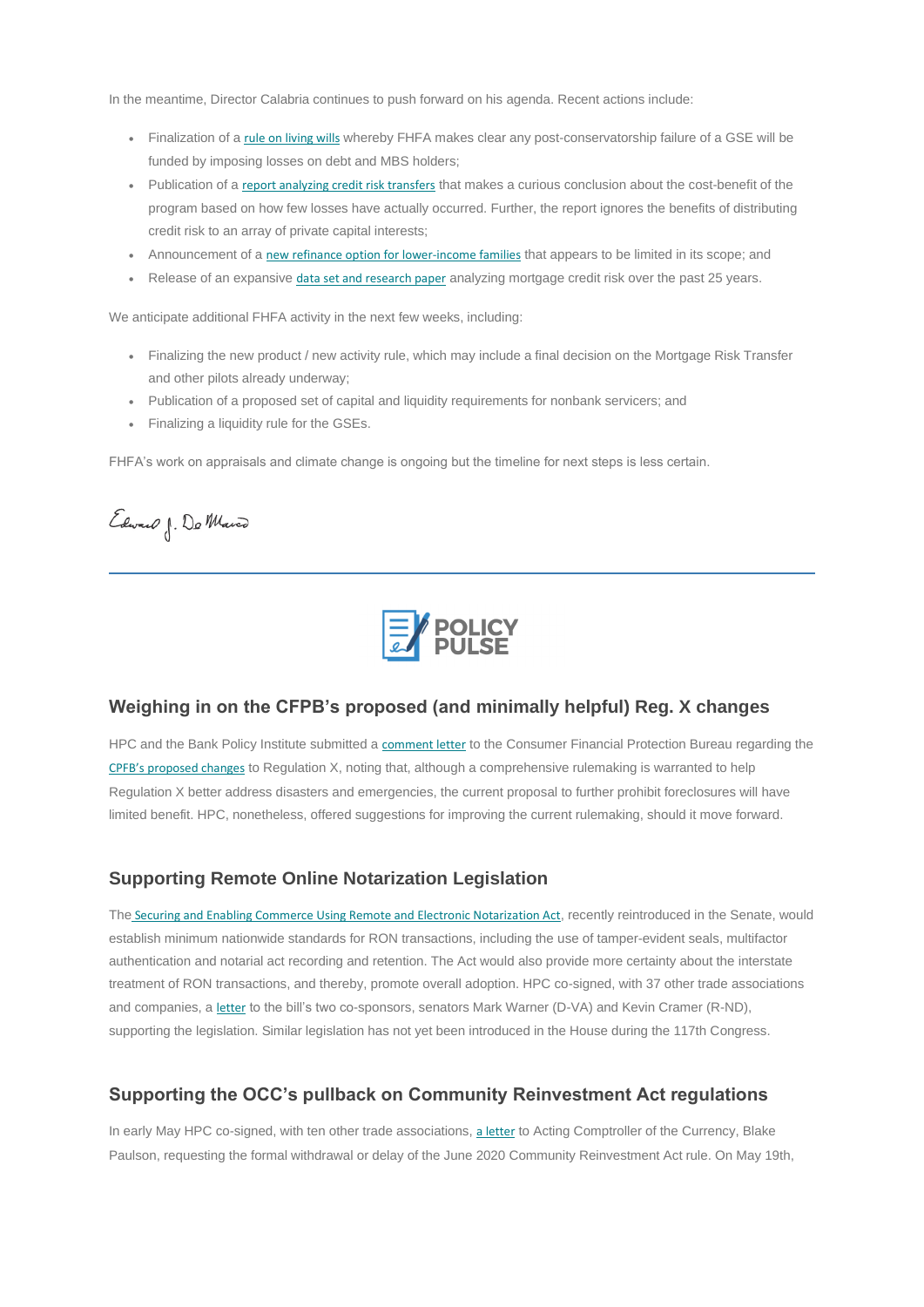HPC then [joined the voices](https://nam12.safelinks.protection.outlook.com/?url=https%3A%2F%2Fhousingpolicycouncil.us4.list-manage.com%2Ftrack%2Fclick%3Fu%3D5140623077e4523696cc45400%26id%3D49d0c90b63%26e%3D873066dfb9&data=04%7C01%7Ccatherine.costakos%40edelman.com%7C6570640d21d740cc79fb08d924f09388%7Cb824bfb3918e43c2bb1cdcc1ba40a82b%7C0%7C1%7C637581437956841649%7CUnknown%7CTWFpbGZsb3d8eyJWIjoiMC4wLjAwMDAiLCJQIjoiV2luMzIiLCJBTiI6Ik1haWwiLCJXVCI6Mn0%3D%7C1000&sdata=OOR2AfXE5Qu8PwAE8g5KQ7UYzYZIdBmod2NfQF%2B0LuI%3D&reserved=0) applauding the OCC's [decision](https://nam12.safelinks.protection.outlook.com/?url=https%3A%2F%2Fhousingpolicycouncil.us4.list-manage.com%2Ftrack%2Fclick%3Fu%3D5140623077e4523696cc45400%26id%3Df1e05d2a56%26e%3D873066dfb9&data=04%7C01%7Ccatherine.costakos%40edelman.com%7C6570640d21d740cc79fb08d924f09388%7Cb824bfb3918e43c2bb1cdcc1ba40a82b%7C0%7C1%7C637581437956851644%7CUnknown%7CTWFpbGZsb3d8eyJWIjoiMC4wLjAwMDAiLCJQIjoiV2luMzIiLCJBTiI6Ik1haWwiLCJXVCI6Mn0%3D%7C1000&sdata=S5Gml99E%2BvDfAqQQBgdhtIkrOyMqny7RyWr%2BHJOUJZw%3D&reserved=0) to reconsider the June 2020 rule and, accordingly, delay implementation activities.

#### **Understanding how Racial Inequities affect Black Homeownership**

Our [series](https://nam12.safelinks.protection.outlook.com/?url=https%3A%2F%2Fhousingpolicycouncil.us4.list-manage.com%2Ftrack%2Fclick%3Fu%3D5140623077e4523696cc45400%26id%3Debe673694b%26e%3D873066dfb9&data=04%7C01%7Ccatherine.costakos%40edelman.com%7C6570640d21d740cc79fb08d924f09388%7Cb824bfb3918e43c2bb1cdcc1ba40a82b%7C0%7C1%7C637581437956851644%7CUnknown%7CTWFpbGZsb3d8eyJWIjoiMC4wLjAwMDAiLCJQIjoiV2luMzIiLCJBTiI6Ik1haWwiLCJXVCI6Mn0%3D%7C1000&sdata=4q1kqQeFljcPb8jtat%2BlhAZGoqubm1DfUiJOa1XCyQ4%3D&reserved=0) of presentations and discussions that brings experts and HPC members together to consider how to address racial disparities in homeownership continues on June 3rd. Two researchers, [Michael Neal](https://nam12.safelinks.protection.outlook.com/?url=https%3A%2F%2Fhousingpolicycouncil.us4.list-manage.com%2Ftrack%2Fclick%3Fu%3D5140623077e4523696cc45400%26id%3De8837958ec%26e%3D873066dfb9&data=04%7C01%7Ccatherine.costakos%40edelman.com%7C6570640d21d740cc79fb08d924f09388%7Cb824bfb3918e43c2bb1cdcc1ba40a82b%7C0%7C1%7C637581437956851644%7CUnknown%7CTWFpbGZsb3d8eyJWIjoiMC4wLjAwMDAiLCJQIjoiV2luMzIiLCJBTiI6Ik1haWwiLCJXVCI6Mn0%3D%7C1000&sdata=m5uvHn%2F%2BY0mrt0kkC9Fy0MTpTxqLg2MQhSaJ5Ns1BpU%3D&reserved=0) from the Urban Institute and [Junia Howell](https://nam12.safelinks.protection.outlook.com/?url=https%3A%2F%2Fhousingpolicycouncil.us4.list-manage.com%2Ftrack%2Fclick%3Fu%3D5140623077e4523696cc45400%26id%3D22793e9fc8%26e%3D873066dfb9&data=04%7C01%7Ccatherine.costakos%40edelman.com%7C6570640d21d740cc79fb08d924f09388%7Cb824bfb3918e43c2bb1cdcc1ba40a82b%7C0%7C1%7C637581437956861642%7CUnknown%7CTWFpbGZsb3d8eyJWIjoiMC4wLjAwMDAiLCJQIjoiV2luMzIiLCJBTiI6Ik1haWwiLCJXVCI6Mn0%3D%7C1000&sdata=W3Z%2B5VQVywvOgFgJ4HfNFm1ZvuI9mEUWPMUeHGIatrY%3D&reserved=0) from Boston University, will share their work on how automated valuation models and appraisals can disproportionately affect majority Black neighborhoods.



<span id="page-2-0"></span>*Below you will find a topline summary of the work of HPC's working groups in May. Email [workinggroups@housingpolicycouncil.org](mailto:workinggroups@housingpolicycouncil.org) for more information or to be added/removed from a group.*

The **COVID Response working group**  met 10 times in May to finalize the Reg X [comment letter](https://nam12.safelinks.protection.outlook.com/?url=https%3A%2F%2Fhousingpolicycouncil.us4.list-manage.com%2Ftrack%2Fclick%3Fu%3D5140623077e4523696cc45400%26id%3D5a338a4756%26e%3D873066dfb9&data=04%7C01%7Ccatherine.costakos%40edelman.com%7C6570640d21d740cc79fb08d924f09388%7Cb824bfb3918e43c2bb1cdcc1ba40a82b%7C0%7C1%7C637581437956861642%7CUnknown%7CTWFpbGZsb3d8eyJWIjoiMC4wLjAwMDAiLCJQIjoiV2luMzIiLCJBTiI6Ik1haWwiLCJXVCI6Mn0%3D%7C1000&sdata=Q9PnE3tGabfceAGMOBDUrxjH3Q%2F67o1ZToROufTqqT4%3D&reserved=0), and develop consolidated feedback on servicers issues related to the Homeowner Assistance Fund, FHA forbearance and loss mitigation programs. The WG also prepared for and conducted three separate meetings with groups of government regulators. In the first meeting with the Interagency Working Group on Post-Forbearance Loss Mitigation, HPC member companies answered questions and shared concerns about specific government actions that impede servicers' ability to support homeowners exiting forbearance with representatives from nine government agencies. A second meeting with Treasury officials administering HAF followed, resulting in

the formation of the HAF collaborative discussed below.

The new **Homeowner Assistance Fund Collaborative:** After several conversations with federal regulators in May, the COVID Response working group determined that an integrated working group could help the federal and state entities implementing the \$10 billion The **Servicemember Affairs working group** met twice in May. The first meeting included participation from key staff of the CFPB's Office of Service Members Affairs to learn more about the bureau's current activities, which focus on educating service members and their families about their protections under the Servicemembers Civil Relief Act (SCRA) and the Military Lending Act (MLA.) The second meeting continued the conversation about the challenges of working with the [Defense Manpower Data Center](https://nam12.safelinks.protection.outlook.com/?url=https%3A%2F%2Fhousingpolicycouncil.us4.list-manage.com%2Ftrack%2Fclick%3Fu%3D5140623077e4523696cc45400%26id%3Dd43d45cd0a%26e%3D873066dfb9&data=04%7C01%7Ccatherine.costakos%40edelman.com%7C6570640d21d740cc79fb08d924f09388%7Cb824bfb3918e43c2bb1cdcc1ba40a82b%7C0%7C1%7C637581437956881633%7CUnknown%7CTWFpbGZsb3d8eyJWIjoiMC4wLjAwMDAiLCJQIjoiV2luMzIiLCJBTiI6Ik1haWwiLCJXVCI6Mn0%3D%7C1000&sdata=vnlWABtvFk6u88wyESe87Bp%2Fu0WYJ6VQc4QP%2FCpLlQ0%3D&reserved=0) and reviewed the recent activities and next steps needed to explore an initiative to establish a direct connection for mortgage lenders to verify a borrower's active duty military status.

The **Remote Online Notarization (RON) working group** met in May to discuss the status of the SECURE Notarization Act, which HPC is [supporting in the Senate](https://nam12.safelinks.protection.outlook.com/?url=https%3A%2F%2Fhousingpolicycouncil.us4.list-manage.com%2Ftrack%2Fclick%3Fu%3D5140623077e4523696cc45400%26id%3D7264d602c4%26e%3D873066dfb9&data=04%7C01%7Ccatherine.costakos%40edelman.com%7C6570640d21d740cc79fb08d924f09388%7Cb824bfb3918e43c2bb1cdcc1ba40a82b%7C0%7C1%7C637581437956881633%7CUnknown%7CTWFpbGZsb3d8eyJWIjoiMC4wLjAwMDAiLCJQIjoiV2luMzIiLCJBTiI6Ik1haWwiLCJXVCI6Mn0%3D%7C1000&sdata=pKnopWrZ5Hj4AY%2Bu5X1zhor7GIkV5rYpFr71ZGbwd8A%3D&reserved=0), and to continue to identify

and build consensus on additional objectives, including, revisions to the GSE Remote Ink-signed notarization (RIN) guidelines, the GSE requirements related to video recording of RON transactions and Ginnie Mae's restrictions on hybrid transactions.

The **LIBOR Working Group** conducted individual HPC member meetings to identify support or concerns relating to the federal legislation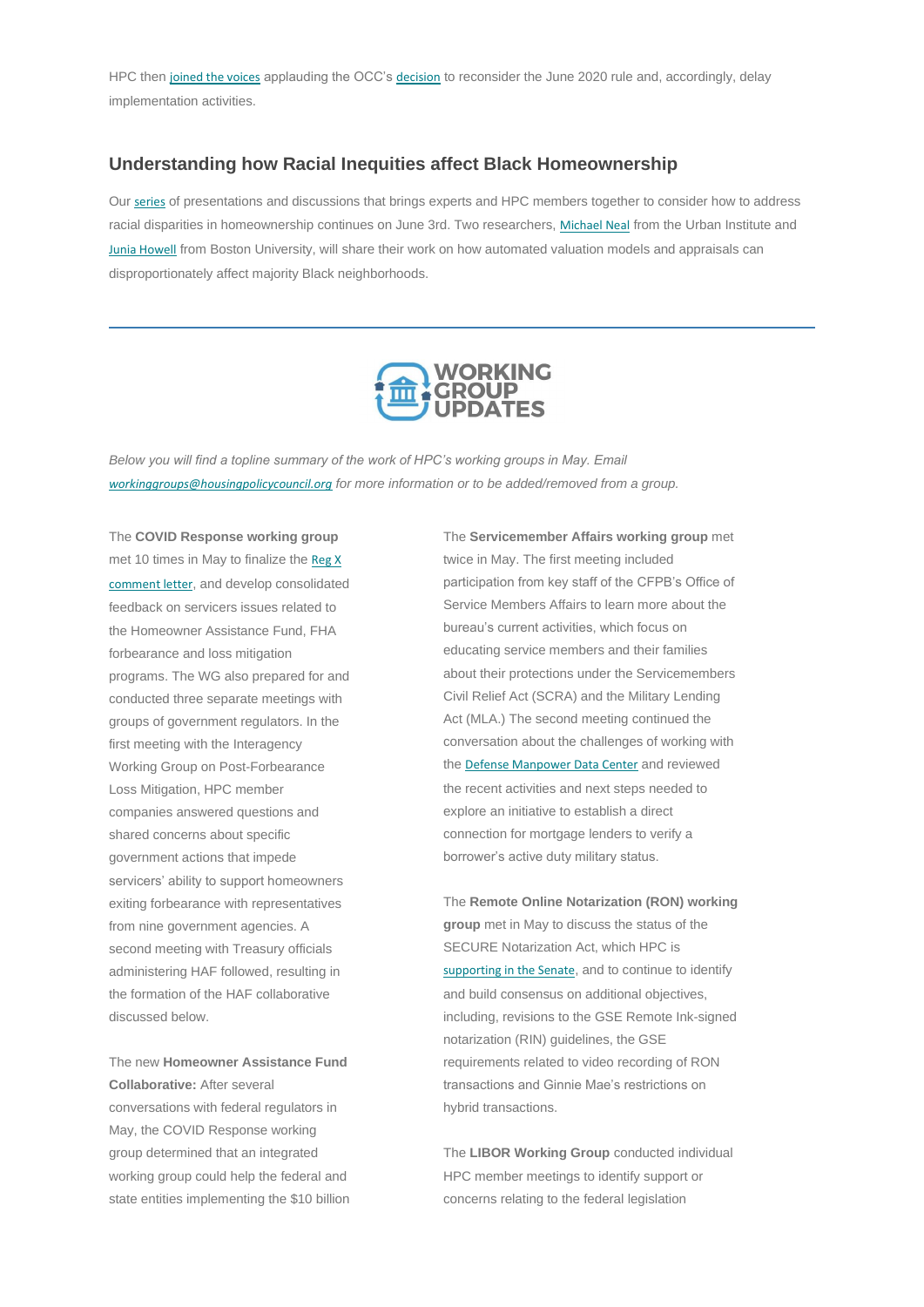[Homeowner Assistance Fund](https://nam12.safelinks.protection.outlook.com/?url=https%3A%2F%2Fhousingpolicycouncil.us4.list-manage.com%2Ftrack%2Fclick%3Fu%3D5140623077e4523696cc45400%26id%3D5cf0626b08%26e%3D873066dfb9&data=04%7C01%7Ccatherine.costakos%40edelman.com%7C6570640d21d740cc79fb08d924f09388%7Cb824bfb3918e43c2bb1cdcc1ba40a82b%7C0%7C1%7C637581437956871630%7CUnknown%7CTWFpbGZsb3d8eyJWIjoiMC4wLjAwMDAiLCJQIjoiV2luMzIiLCJBTiI6Ik1haWwiLCJXVCI6Mn0%3D%7C1000&sdata=pDKTerQKvqmxihPPPapntZy%2BBkPqS06XcgdJHJy0v8U%3D&reserved=0) better understand the operational realities facing servicers. HPC assembled a working group that included the [National](https://nam12.safelinks.protection.outlook.com/?url=https%3A%2F%2Fhousingpolicycouncil.us4.list-manage.com%2Ftrack%2Fclick%3Fu%3D5140623077e4523696cc45400%26id%3De3635c0447%26e%3D873066dfb9&data=04%7C01%7Ccatherine.costakos%40edelman.com%7C6570640d21d740cc79fb08d924f09388%7Cb824bfb3918e43c2bb1cdcc1ba40a82b%7C0%7C1%7C637581437956871630%7CUnknown%7CTWFpbGZsb3d8eyJWIjoiMC4wLjAwMDAiLCJQIjoiV2luMzIiLCJBTiI6Ik1haWwiLCJXVCI6Mn0%3D%7C1000&sdata=ZJTJeGIOjdEH%2FN1mDVg%2BJVR3qBf%2FyLTvPbhDI96FKSw%3D&reserved=0)  [Council of State Housing Agencies](https://nam12.safelinks.protection.outlook.com/?url=https%3A%2F%2Fhousingpolicycouncil.us4.list-manage.com%2Ftrack%2Fclick%3Fu%3D5140623077e4523696cc45400%26id%3De3635c0447%26e%3D873066dfb9&data=04%7C01%7Ccatherine.costakos%40edelman.com%7C6570640d21d740cc79fb08d924f09388%7Cb824bfb3918e43c2bb1cdcc1ba40a82b%7C0%7C1%7C637581437956871630%7CUnknown%7CTWFpbGZsb3d8eyJWIjoiMC4wLjAwMDAiLCJQIjoiV2luMzIiLCJBTiI6Ik1haWwiLCJXVCI6Mn0%3D%7C1000&sdata=ZJTJeGIOjdEH%2FN1mDVg%2BJVR3qBf%2FyLTvPbhDI96FKSw%3D&reserved=0), select state representatives, U.S. Treasury officials and HPC members for an initial meeting at the end of May. The schedule for collaborative meetings is yet to be determined but is likely to occur twice weekly for the foreseeable future as the states prepare to meet a June 30th deadline for delivering their HAF plans to the US Treasury.

The **QM working group** kicked off its May meeting with a short Q&A guidance session with CFPB staffers related to calculating odd day interest on short reset ARMs. After the session, HPC members shared their different approaches to managing operations under the current two-QM rule regime, noting a few areas where the GSEs have failed to provide clarity about what loans they will accept. WG members also agreed to reach out and explore collaborating with other trades to support the private label securities market in this new era.

The **Foreclosure working group** met twice in May to discuss a variety of operational questions and concerns created by the ongoing surge in forbearance exits combined with the continuing lack of clarity created by the CFPB's pending decision on its proposed Regulation X changes. HPC is seeking to collaborate with foreclosure attorney trade associations and continues to

speak regularly with FHFA staff to pursue HPC member concerns.



introduced in the House of Representatives. HPC staff has remained engaged with the joint trade group coalition supporting this effort, including meeting with and educating Congressional staff on the issue.

The **Ginnie Mae Working Group** has re-launched and will hold its first meeting June 1st. The initiative's purpose is to re-engage with Ginnie Mae about the execution of its policy and modernization strategic roadmap. It will focus on identifying and implementing a support, resource and influence strategy to: enable loan level transactions, including post-securitization loan level transfers; assess benefits of alignment with UMBS/CSS processes; expand scope of the Digital Collateral Program and acceptability of RON; and assess recommendations to loan and pool certification requirements.